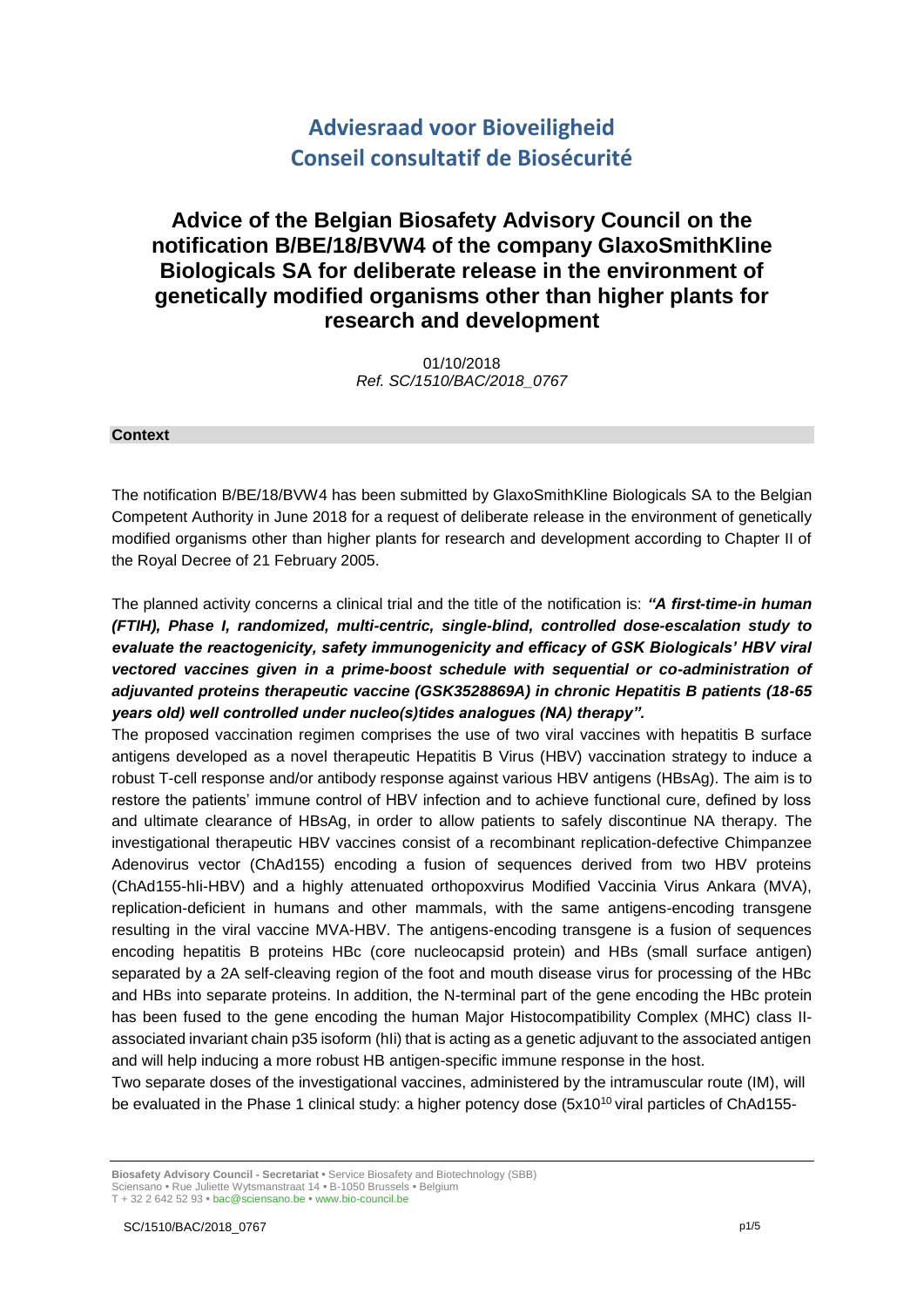hli-HBV and  $2 \times 10^8$  plaque forming unit of MVA-HBV) and a lower potency dose (5x10<sup>9</sup> viral particles of ChAd155-hli-HBV and 2 x 10<sup>8</sup> plaque forming unit of MVA-HBV).

It is planned to conduct this first in human study in six clinical sites located in Brussels and the Flemish Region. A total of 148 patients will be enrolled in the study, which will last approximately 4.5 years.

The dossier has been officially acknowledged by the Competent Authority on 19 July 2018 and forwarded to the Biosafety Advisory Council (BAC) for advice.

Within the framework of the evaluation procedure, the BAC, under the supervision of a coordinator and with the assistance of its Secretariat, contacted experts to evaluate the dossier. One experts from the common list of experts drawn up by the BAC and the Service Biosafety and Biotechnology (SBB) of Sciensano answered positively to this request. The SBB also took part in the evaluation of the dossier. The expert and the SBB assessed whether the information provided in the notification was sufficient and accurate in order to state that the deliberate release of the genetically modified organism would not raise any problems for the environment, animal health or human health (people coming in contact with the treated patient and/or with the GMO) in the context of its intended use. See Annex I for an overview of all the comments from the experts.

The scientific evaluation has been performed considering following legislation:

- Annex II (principles for the risk assessment) and annex III (information required in notifications) of the Royal Decree of 21 February 2005.

- Commission Decision 2002/623/EC of 24 July 2002 establishing guidance notes supplementing Annex II to Directive 2001/18/EC.

The pure medical aspects concerning the efficacy of the medicinal product and its safety for the treated patient, as well as aspects related to social, economic or ethical considerations, are outside the scope of this evaluation.

On 24 August 2018, based on a list of questions prepared by the BAC, the Competent Authority requested the notifier to provide additional information about the notification. The answers from the notifier to these questions were received by the Competent Authority on 12 September 2018 and transmitted to the secretariat of the BAC on the same day. This complementary information was reviewed by the coordinator and the experts.

In parallel to the scientific evaluation of the notification, the Competent Authority also made the dossier available on its website for the one-month public consultation foreseen in the abovementioned Royal Decree. The Competent Authority received no reactions from the public.

#### **Summary of the scientific evaluation**

### **1. The characteristics of the donor, the recipient or parental organism**

The donor, recipient and parental organisms were found to be adequately described in the dossier.

**Biosafety Advisory Council - Secretariat •** Service Biosafety and Biotechnology (SBB) Sciensano **•** Rue Juliette Wytsmanstraat 14 **•** B-1050 Brussels **•** Belgium T + 32 2 642 52 93 **•** bac@sciensano.be **•** www.bio-council.be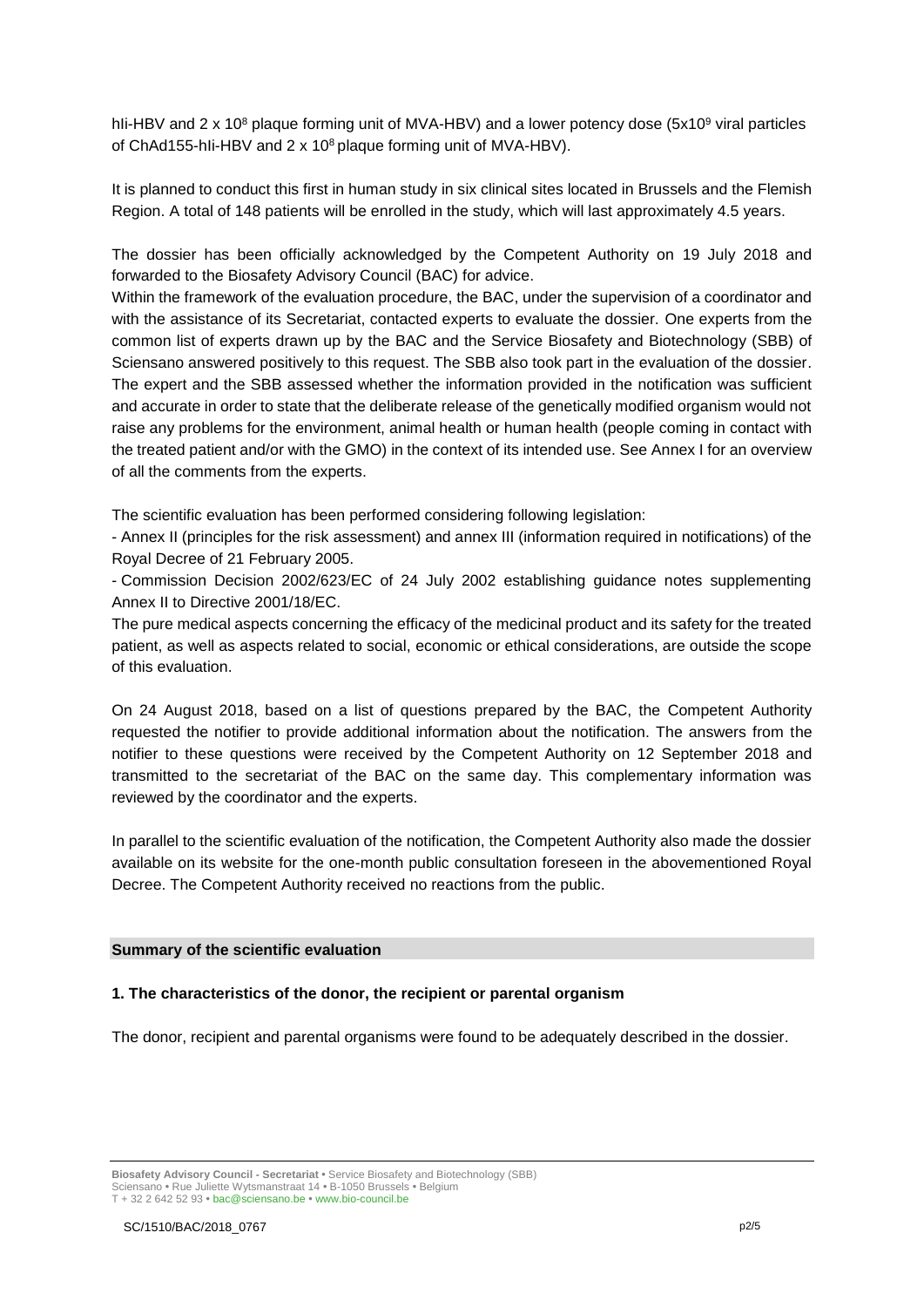### **2. Information related to the characteristics of the GMO and the medication**

Information related to the molecular characteristics of ChAd155 and ChAd155-hIi-HBV including phenotypic and genetic stability of the transgenes were found to be adequately described in the dossier.

### **3. The conditions of the release**

Upon request of additional information of the BAC on measures to avoid exposure of the personnel during manipulations potentially giving rise to aerosols containing virus vecors, the notifier adapted the site staff instruction document so as to recommend study staff to wear appropriate personal protective equipment (PPE) including protective gloves, lab coats at any time and additional safety glasses and facial mask while performing manipulations that may create aerosols. The notifier also further specified that any bandages will be discarded as biohazard waste before the patient leaves the hospital.

### **4. The risks for the environment or human health**

The notifier states there is a very low risk of shedding of ChAd155-hli-HBV into the environment. Because no shedding data are currently available associated to the administration of this vector in humans, the notifier refer to the shedding data obtained with another E1/E4-deleted replicationdefective chimpanzee-derived adenoviral vector (ChAd3) carrying a transgene encoding a hepatitis C virus protein (NSmut) given the homology between the ChAd3-NSmut and ChAd155. The BAC is of the opinion that the relevance of the shedding study with ChAd3 based on a claimed 99% homology with ChAd155 has not been sufficiently substantiated given (1) the provided homology study (alignment ChAd3 >< ChAd155) does not cover a full-length alignment; (2) the rationale to limit the alignment to some of the adenoviral proteins has not been further discussed; (3) the identified regions of nonhomology and their biological relevance have not been further discussed and (4) the lack of information concerning the design of the shedding study. On the other hand the BAC acknowledges that on the basis of a review of biodistribution studies of several adenovirus vector backbones administered via the intramuscular route, it can be anticipated the vector may have a similar shedding profile.

Since the probability of shedding of ChAd155-hIi-HBV vaccine cannot be excluded, the notifier was also asked to elaborate on the probability of shedding and the risks associated to the consequences of shedding should it occur. With respect to the persistence or survivability of the ChAd155-hIi-HBV vector in the environment, the BAC could not agree with the notifier stating there is only minimal risk of persistance or survivability. Adenoviruses are unusually resistant to chemical or physical agents and adverse pH conditions, allowing for prolonged survival outside of the body. Adenovirus has been shown to be resistant to both tertiary treatment and UV radiation of urban wastewater (Thompson *et al.* 2003; Thurston-Enriquez *et al*. 2003). With respect to the probability for recombination with wild-type adenovirus, the BAC acknowledges Wold and Toth, 2013 concluding that recombination events between replication-deficient adenoviral vectors have not been reported and if these were to occur, these would not lead to replication-competent viruses expressing the transgene.

Given the replication-defective properties of the vector, the low probability of shedding, and the fact that no recombination events have been reported so far with E1/E4-deleted replication-defective vector, the BAC concludes that the risk for the environment and human health associated to possible shedding of the vector, if it were to occur, is low.

**Biosafety Advisory Council - Secretariat •** Service Biosafety and Biotechnology (SBB) Sciensano **•** Rue Juliette Wytsmanstraat 14 **•** B-1050 Brussels **•** Belgium T + 32 2 642 52 93 **•** bac@sciensano.be **•** www.bio-council.be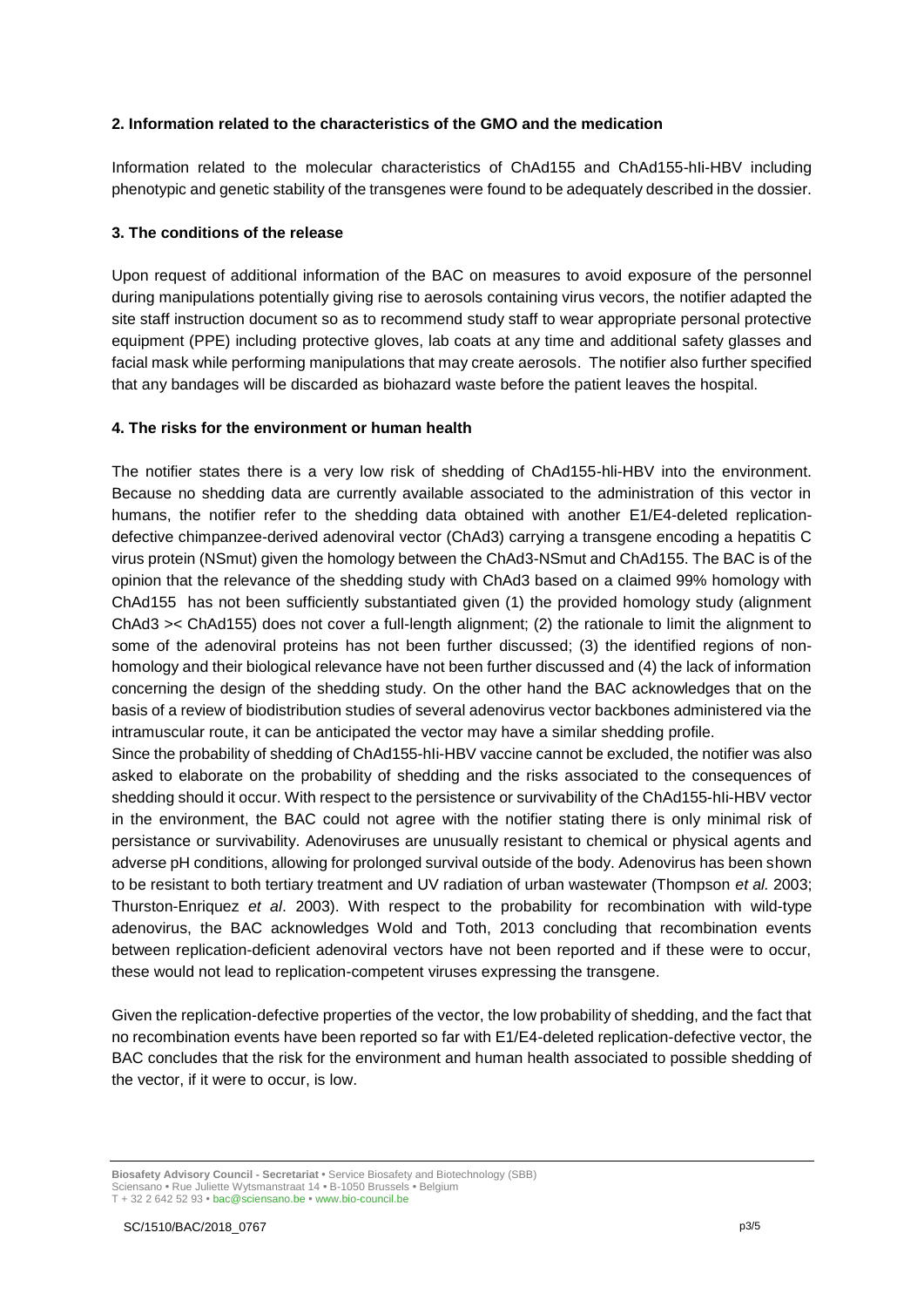The environmental risk assessment associated to the intended use of MVA-HBV was found to be adequately described in the dossier. Taking into account that i) wild type vaccinia virus and the parental MVA are not naturally found in the environment ii) the MVA vector has lost about 15% of its parental genome, precluding the ability of poxviruses to complement MVA iii) MVA is a non-integrative vector unable to produce vector particles in human cells iv) the lack of viral shedding observed from subjects vaccinated with MVA vectors, the BAC concludes that it is unlikely that the proposed intended use of MVA-HBV would confer risks to the human health or the environment.

The notifier was also requested by the BAC to update the 'Biosafety Instructions for site staff' with respect to the use of effective disinfectant (with particular attention for effective disinfectants for nonenveloped adenoviral vectors) and to further specify the use of personal protective equipment. These remarks were adequately implemented in the updated document. After having received the updated document the Biosafety Advisory Council further remarked that the description of the procedures for the management of accidental spills still leaves room for improvement and proposes to add the following procedure:

*In case of accidental spills or breakage of a vial containing the GMO, the medical staff should alert people in the area of the spill, remove contaminated clothes and leave the area for 30 min. He/she should close the area and post "DO NOT ENTER". After 30 min, he/she must wear a clean lab coat and wear gloves, glasses, over-shoes and a mask. He/she must cover the spill with towels and other absorbent material starting from the edge toward the centre. He/she must carefully pour the appropriate disinfectant over the absorbent material starting from the edge to the centre. It must allow a sufficient contact time for the disinfectant to inactivate the GMO. After that, he/she must remove the paper towels and broken vials with tongs or forceps and discard in a biohazard waste bag. This procedure with absorbent materials and disinfectant should be performed twice. The PPE should be discard in the biohazard bag. The lab coat should be decontaminated before disposal. The medical staff should report the incident to the responsible of the site.*

*Strict procedures should be provided for medical staff and persons in contact with the patient during the release of the viral vector. These procedures should be posted in the hospital room where the treatment should take place.*

*A spill kit should be available in the facility, this spill kit should contain appropriate disinfectant, personal protective equipment (PPE, i.e. gloves, safety glasses, laboratory coat, mask, over-shoes), tongs or forceps in order to take broken vials, absorbent paper towels, biohazard waste bags.*

### **5. The monitoring, control, waste treatment and emergency plans proposed by the applicant**

Upon request of the Biosafety Advisory Council the notifier further specified instructions for the patient in regards the removal and disposal of bandages at home as appropriate.

The Biosafety Advisory Council is of the opinion that the information provided is sufficient and does not raise safety concerns.

**Biosafety Advisory Council - Secretariat •** Service Biosafety and Biotechnology (SBB) Sciensano **•** Rue Juliette Wytsmanstraat 14 **•** B-1050 Brussels **•** Belgium T + 32 2 642 52 93 **•** bac@sciensano.be **•** www.bio-council.be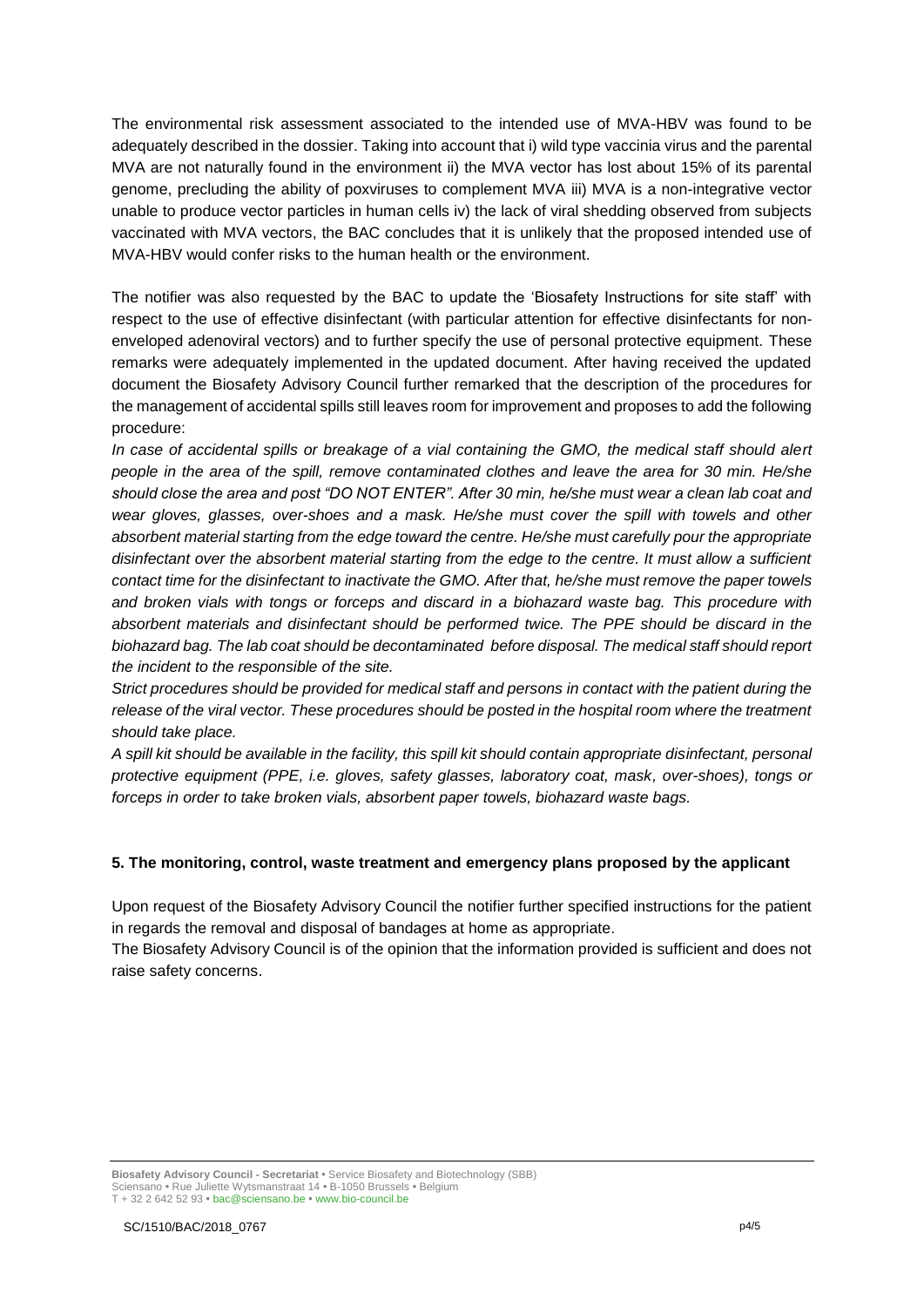### **Conclusion**

Based on the scientific assessment of the notification made by the Belgian experts, the Biosafety Advisory Council concludes that it is unlikely that the investigational therapeutic HBV vaccines ChAd155-hIi-HBV and MVA-HBV will have any adverse effects on human health or on the environment in the context of the intended clinical trial provided that all the foreseen safety measures are followed.

Therefore, the Biosafety Advisory Council issues a **positive advice with the following conditions**:

- The notifier and the investigators must strictly apply the clinical trial protocol, and all the safety instructions as described in the dossier. The notifier is recommended to further improve the description of procedures for study staff in regards the management of accidental spills or breakage of a vial containing the GMO by means of the 'Biosafety instructions for site staff".
- Any protocol amendment has to be previously approved by the Competent Authority.
- The notifier is responsible to verify that each study centre has qualified personnel experienced in handling infectious material and that the investigator has the required authorizations to perform the clinical trial activities inside the hospital (laboratory, pharmacy, hospital room, consultation room...) according to the Regional Decrees transposing Directive 2009/41/EC on Contained use of genetically modified micro-organisms.
- The Biosafety Advisory Council should be informed within two weeks when the first patient starts the treatment and the last patient receives the last treatment.
- At the latest six months after the last visit of the last patient included in the trial, the notifier must send to the competent authority at the attention of the Biosafety Council a report with details concerning the biosafety aspects of the project. This report will at least contain:
	- $\circ$  The total number of patients included in the trial and the number of patients included in Belgium;
	- $\circ$  A summary of all adverse events marked by the investigators as probably or definitely related to the study medication;
	- o A report on the accidental releases, if any, ChAd155-hIi-HBV and MVA-HBV.

Vin hur

Dr. Corinne Vander Wauven President of the Belgian Biosafety Advisory Council

*Annex I: Compilation of comments of experts in charge of evaluating the dossier B/BE/18/BVW4 (ref. SC/1510/BAC/18\_0748)*

**Biosafety Advisory Council - Secretariat •** Service Biosafety and Biotechnology (SBB) Sciensano **•** Rue Juliette Wytsmanstraat 14 **•** B-1050 Brussels **•** Belgium T + 32 2 642 52 93 **•** bac@sciensano.be **•** www.bio-council.be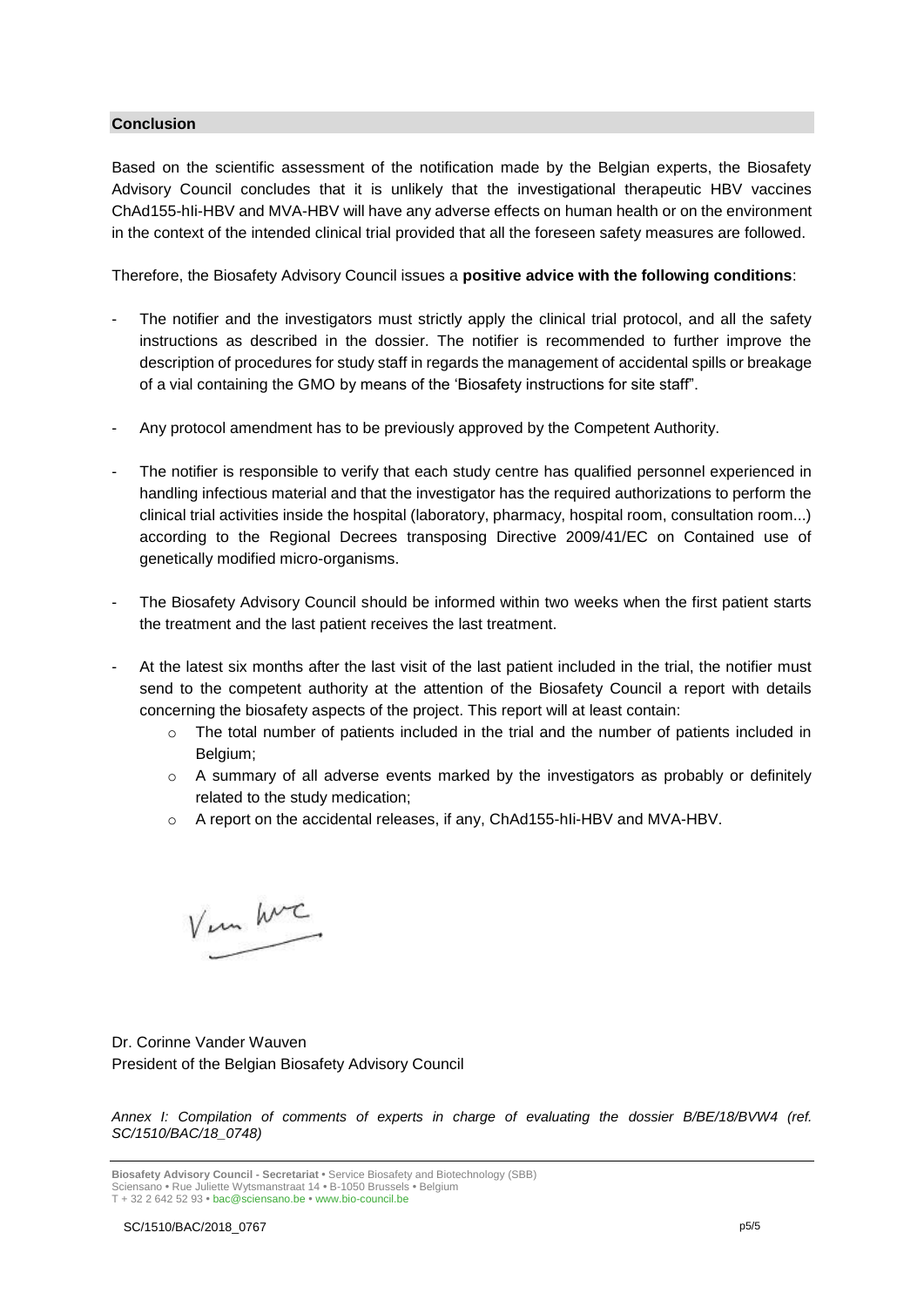# **Adviesraad voor Bioveiligheid Conseil consultatif de Biosécurité**

# **Compilation of comments of experts in charge of evaluating the dossier B/BE/18/BVW4 And comments submitted to the notifier**

24 August 2018 *Ref. SC/1510/BAC/2018\_0748*

**Mandate for the Group of Experts:** Mandate of the Biosafety Advisory Council (BAC) of 18 July 2018. **Coordinator:** Jozef Anné (KUL) **Experts:** Anton Roebroek (KUL), Aline Baldo (Sciensano, SBB), Amaya Leunda (Sciensano, SBB) **SBB:** Katia Pauwels.

### **INTRODUCTION**

Dossier **B/BE/18/BVW4** concerns a notification of the company GSK Biologicals SA for deliberate release in the environment of genetically modified organisms other than higher plants according to Chapter II of the Royal Decree of 21 February 2005.

The notification has been officially acknowledged on 19 July 2018 and concerns a first-time-in human phase I clinical trial involving the administration of HBV viral vectored vaccines to chronic Hepatitis B patients.

### **INSTRUCTIONS FOR EVALUATION**

Depending on their expertise, the experts were invited to evaluate the genetically modified organism considered in the notification as regards its molecular characteristics and its potential impact on human health and the environment. The pure medical aspects concerning the efficacy of the medicinal product and its safety for the treated patient are outside the scope of this evaluation.

The comments of the experts are roughly structured as in

- Annex II (principles for the risk assessment) of the Royal Decree of 21 February 2005

- Annex III (information required in notifications) of the Royal Decree of 21 February 2005

- Commission Decision 2002/623/EC of 24 July 2002 establishing guidance notes supplementing Annex II to Directive 2001/18/EC.

### **List of comments received from the experts**

Remark: The comments below have served as basis for a list of questions that the Competent authority forwarded on 24-08-2018 to the notifier with a request to provide additional information. The comments or remarks highlighted in grey correspond to the questions addressed to the notifier.

**Biosafety Advisory Council - Secretariat •** Service Biosafety and biotechnology (SBB) Sciensano • Rue Juliette Wytsmanstraat 14 **•** B-1050 Brussels **•** Belgium T + 32 2 642 52 93 **•** bac@sciensano.be **•** www.bio-council.be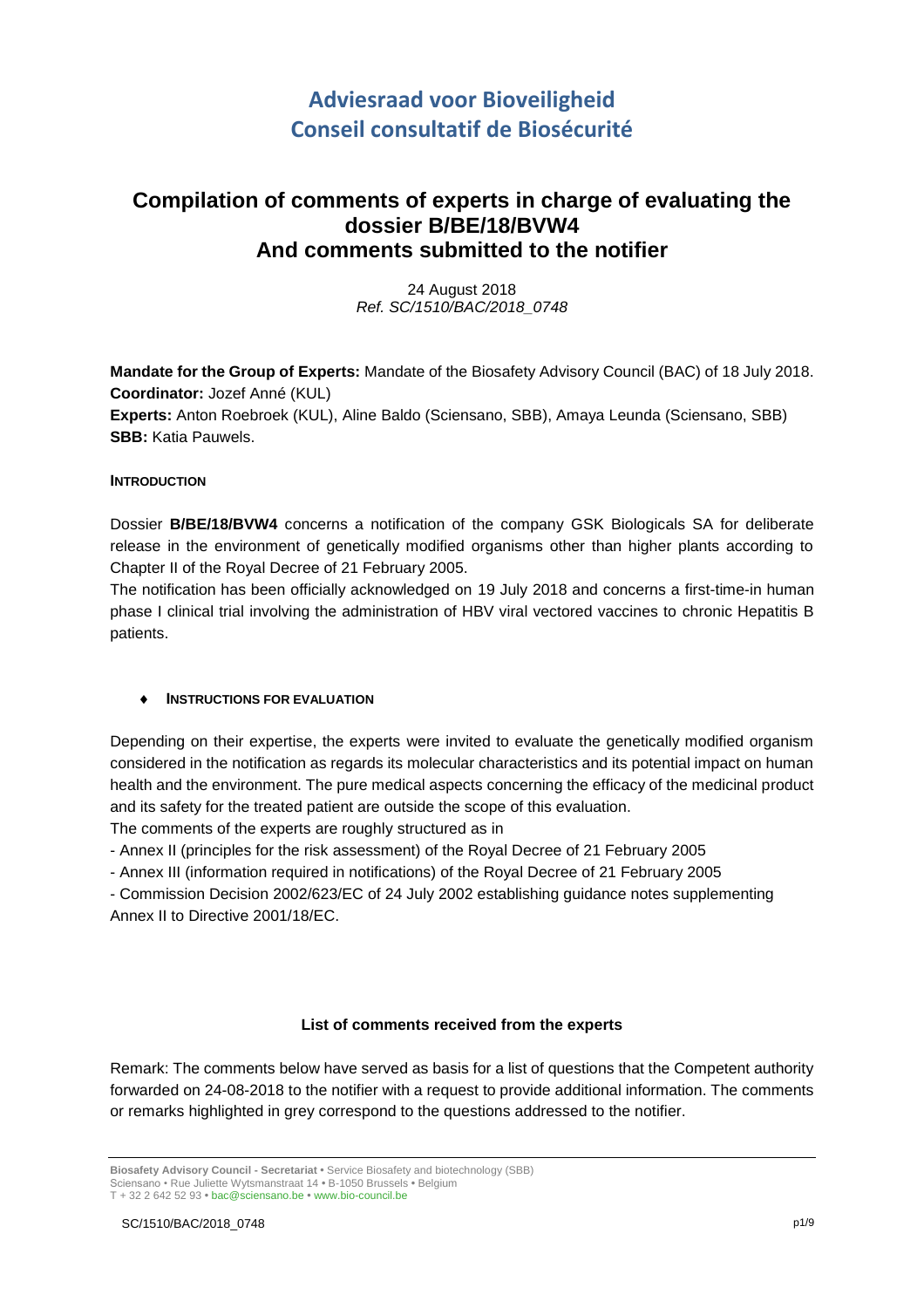### **List of comments/questions received from the experts**

# **1. INFORMATION RELATED TO THE CHARACTERISTICS OF THE DONOR, THE RECIPIENT OR PARENTAL ORGANISM**

(e.g. possibility of natural transfer of genetic material to other organisms, pathological, ecological and physiological characteristics, indigenous vectors ...)

### *Comment 1*

Has evaluated this item and has no questions/comments.

# *Comment 2*

Have not evaluated this item.

# **2. INFORMATION RELATED TO THE VECTOR** (e.g. description, sequence, mobilisation ...)

*Comment 1*

Has evaluated this item and has no questions/comments.

### *Comment 2*

Have not evaluated this item.

### **3. INFORMATION RELATED TO THE CHARACTERISTICS OF THE GMO**

### **3.1. Information related to the genetic modification**

(e.g. methods used for the modification, description of the insert/vector construction ...)

### *Comment 1*

Has evaluated this item and has no questions/comments.

### *Comment 2*

Have not evaluated this item.

### **3.2. Information on the molecular characteristics of the final GMO**

(e.g. number of copies of the transgenes, phenotypic and genetic stability of the transgenes, expression of the new genetic material, re-arrangements in the genome, inclusion or suppression of genetic material ...)

**Biosafety Advisory Council - Secretariat •** Service Biosafety and biotechnology (SBB) Sciensano • Rue Juliette Wytsmanstraat 14 **•** B-1050 Brussels **•** Belgium T + 32 2 642 52 93 **•** bac@sciensano.be **•** www.bio-council.be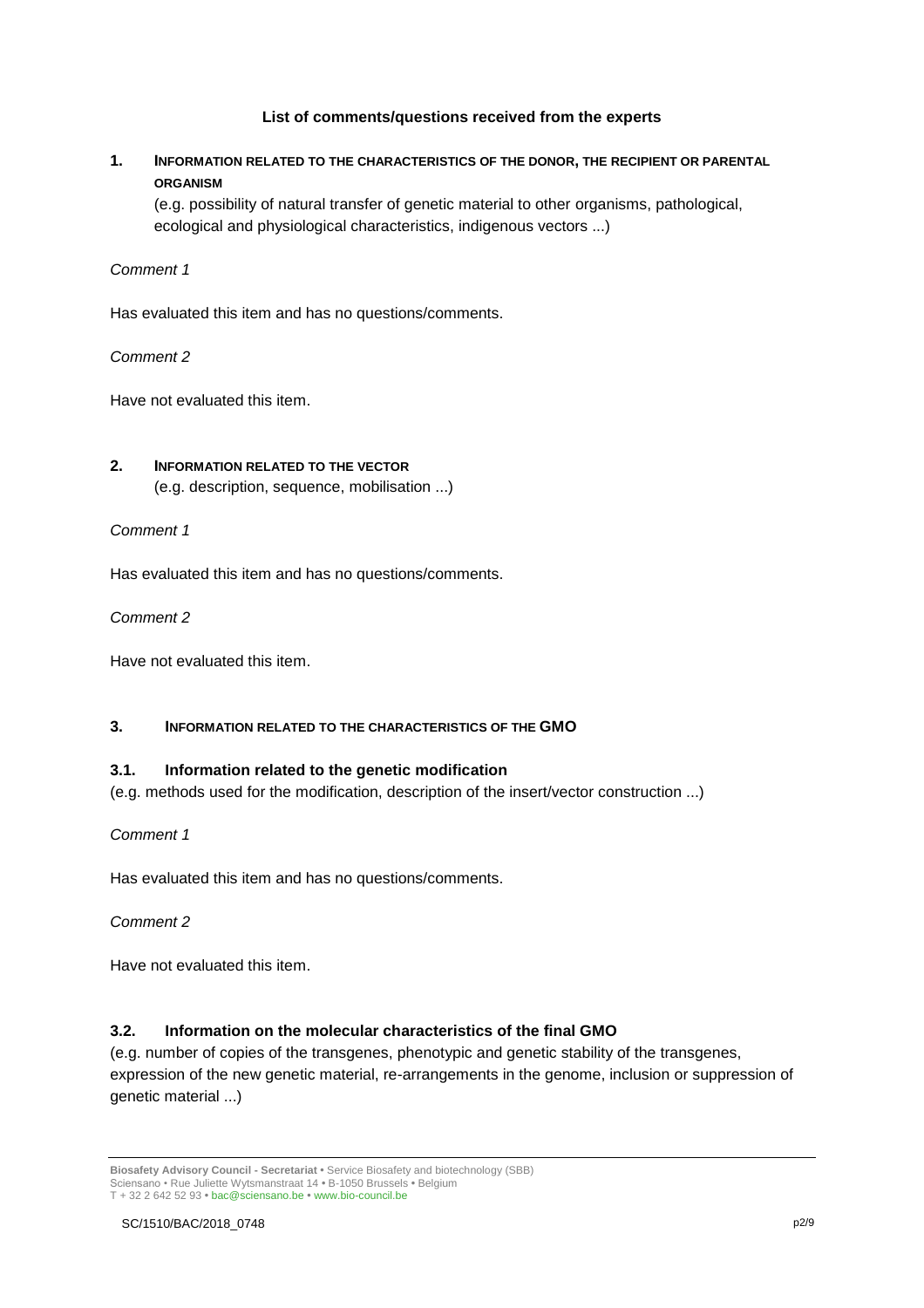### *Comment 1*

Has evaluated this item and has no questions/comments.

### *Comment 2*

The insert contains the self-cleaving 2A region of foot-and-mouth disease virus (FMDV), that allows processing of the HBc-HBs fusion into separate protein antigens. Does this protease cleave other host proteins?

### *Comment coordinator :*

See Donnelly *et al*., 2001. The P2 portion in the picornavirus genome encodes three mature viral proteins, namely 2A, 2B, and 2C (Fig. [1\)](https://virologyj.biomedcentral.com/articles/10.1186/s12985-016-0561-z#Fig1). FMDV 2B and 2C are partially homologous to other picornavirus, whereas FMDV 2A is only an 18 aa peptide and is much shorter than the other picornavirus members but highly conserved with cardiovirus at the 2A/2B junction. The FMDV 2A protein lacks any protease motifs and only contains the characteristic C-terminal motif "-Glu(x)AsnProGly(2A)/Pro(2B)-" In addition, the conserved cleavage site is located between 2A and 2B Gly(2A)/Pro(2B). Mutation research confirmed that Gly (2A) is the most important amino acid for cleavage activity at the 2A/2B junction, whereas recombinant FMDV sequence containing mutation in the 2A peptide can produce uncleaved proteins. Moreover, cleavage between 2A and 2B only occurs as a co-translational event. Thus, the 2A cleavage event occurs only during polypeptide synthesis , such that the 2A peptide remains connected to the P1 structural protein precursor (P1-2A) following primary cleavage of the polyprotein. 2A is cleaved from the P1-2A precursor either by 3C<sup>pro</sup> or 3CD<sup>pro</sup>. Hence the question raised in comment 2 must not be retained.

### **3.3. Considerations for human, animal or plant health**

(e.g. invasiveness and virulence, toxic or allergenic effects, possibility of survival outside of receiving host, other product hazards ...)

### *Comment 1*

Has evaluated this item and has no questions/comments.

### *Comment 2*

The applicant does not demonstrate that the vector is not able to replicate in other animal species. Is the replication of ChAd155 species specific?

### *SBB comment :*

Indeed, on p17 of annex IIIA the notifier states 'The ChAd155 vector is replication-deficient and only whereas in section II.2 of Annex II it is mentioned that GLP toxicology studies were performed in animals evaluating the ChAd155-hIi-HBV candidate. It is not clear whether these studies were indicative to conclude on lack of replication in animal species. The applicant is requested to comment on the studies that could substantiate the lack of replication in other animal species.

### *Comment coordinator :*

In case the "ChAd155 vector" means ChAd155 with deleted E1, then ChAd155 vector cannot replicate, since E1 is essential for Ad viral replication.

**Biosafety Advisory Council - Secretariat •** Service Biosafety and biotechnology (SBB) Sciensano • Rue Juliette Wytsmanstraat 14 **•** B-1050 Brussels **•** Belgium T + 32 2 642 52 93 **•** bac@sciensano.be **•** www.bio-council.be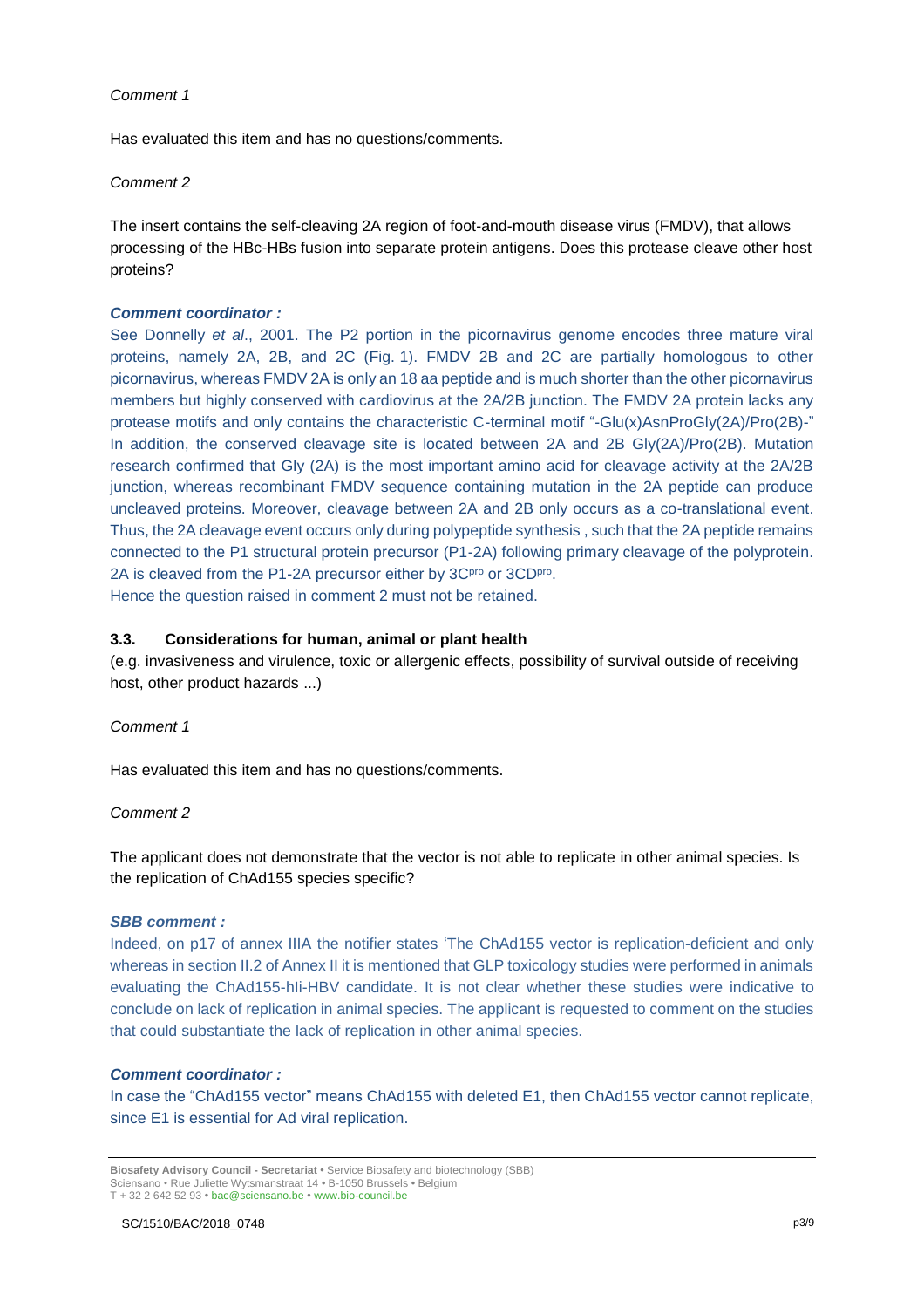### **4. INFORMATION RELATING TO THE CONDITION OF RELEASE**

(e.g. description of the activity, quantities of GMO to be released, workers protection measures, elimination of any contaminating material in the preparation of the GMO stock, elimination of the GMO at the end of the experiment ...)

### *Comment 1*

Has evaluated this item and has no questions/comments.

### *Comment 2*

### Two questions:

- the dilution and retrieve of vaccine from the vial are manipulations that could create aerosols. How does the applicant limit the personal exposition to these aerosols potentially containing the GMO vaccine, as he does not use a biosafety cabinet for vaccine preparation?

- the bandage is removed from the administration site of the patient after 30 minutes in the hospital centre and is disposed of as a biohazard waste. Then, patient will discard the bandage as a normal waste at home. Is the applicant sure that no more GMO will be present in the bandage at that time?

### *SBB comment :*

The notifier indicated that local inflammatory reaction is the most likely reaction to occur following intramuscular injection of the MVA- vectored GMO. Hence further instructions for the patients in regards removal and disposal of bandages may be considered.

### **5. INFORMATION RELATED TO THE RISKS FOR THE ENVIRONMENT AND HUMAN HEALTH**

# **5.1. Information on spread ("shedding") of the GMO from the treated patient/animal to other persons/animals or to the environment (including indirect/delayed effects due to vertical transmission to offspring).**

(e.g. genetic transfer capability, routes of biological dispersal, target organisms ...)

### *Comment 1*

Has evaluated this item and has no questions/comments.

### *Comment 2*

The applicant says that there is a very low risk of shedding of ChAd155-hli-HBV into the environment. We cannot consider that there is no shedding because this vector has never been use in human clinical trials (one clinical trial was performed but we do not have any results concerning the shedding).

Could the applicant consider the risk of shedding?

The applicant says that there is no shedding after administration of another recombinant vector ChAd3) expressing HCV transgene NSmut. The applicant says that ChAd155 is closely related to ChAd3 but he does not justify by sequencing or by a reference.

### *SBB suggestion:*

**Biosafety Advisory Council - Secretariat •** Service Biosafety and biotechnology (SBB) Sciensano • Rue Juliette Wytsmanstraat 14 **•** B-1050 Brussels **•** Belgium T + 32 2 642 52 93 **•** bac@sciensano.be **•** www.bio-council.be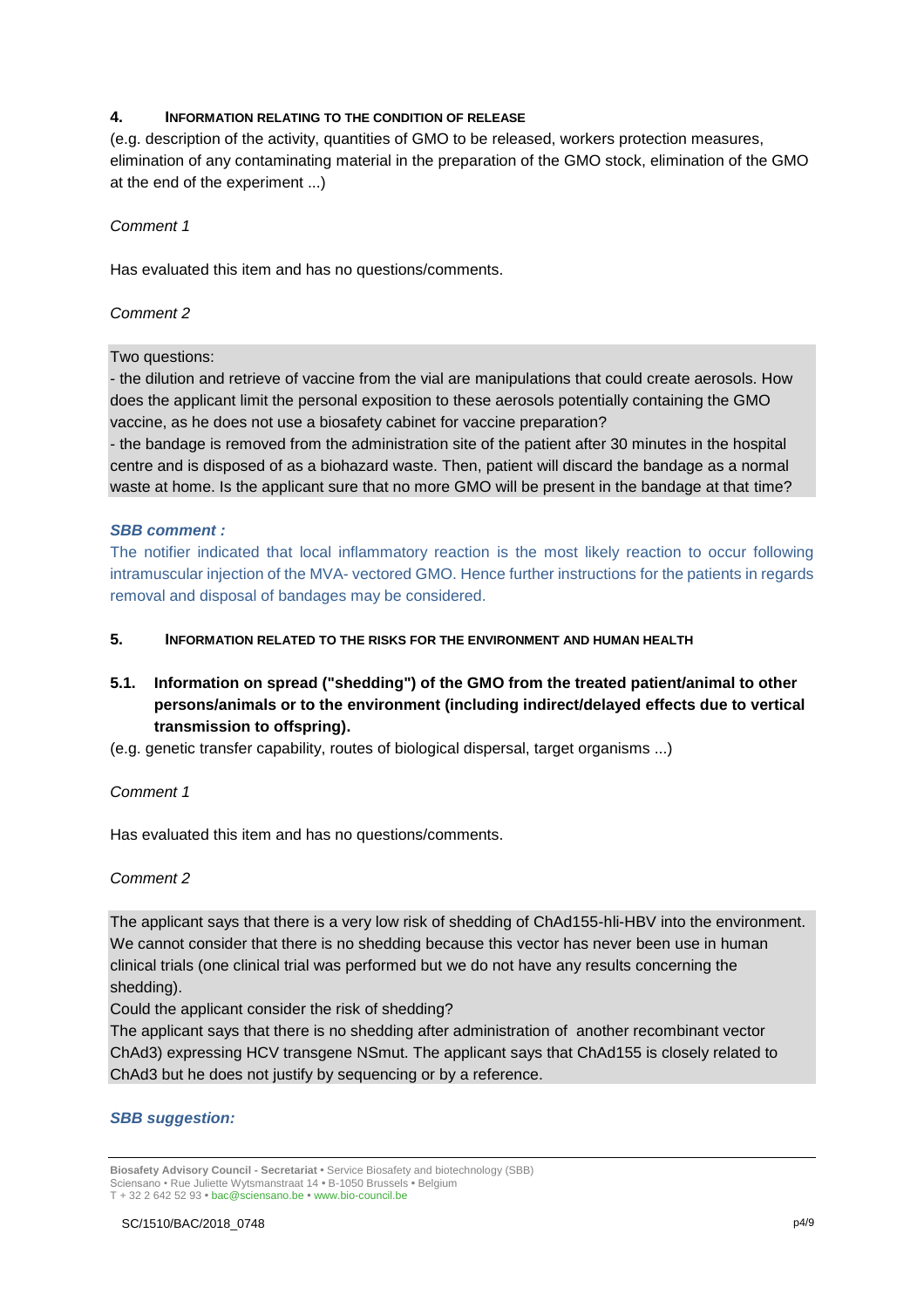For rephrasing 'risk of shedding': could the applicant elaborate on the probability of shedding and the risks associated to the consequences of shedding should it occur.

# **5.2. Information on possible effects on human health resulting from interactions of the GMO and persons working with, coming into contact with or in the vicinity of the GMO release (carekeepers, patient relatives, immunocompromised people ...).**

### *Comment 1*

Page 38/39 of document '2017-001452-55 Annex IIIA Th HBV ChAd155-hIi-HBV V1 (May-2018)' states that adenoviruses are endemic in the pediatric population; epidemics and outbreaks with higher morbidity and mortality can also occur. Clinical manifestations in immunocompromised patients include pneumonia, hepatitis, hemorrhagic cystitis, colitis, pancreatitis, meningoencephalitis, and disseminated disease, depending on the underlying disease, affected organ system, patient age, and virus serotype. However the GMO recipient is a simian-derived adenovirus backbone, and the GMO itself is not expected to be pathogenic in immunocompetent or immunocompromised humans since the encoded transgene is not pathogenic.

The argument in the previous, last sentence, that the GMO itself is not expected to be pathogenic in immunocompetent or immunocompromised humans, because the transgene(s) are not pathogenic, is not correct or insufficiently worked out. The fact, that the GMO recipient has an engineered replicationdefective simian-derived adenoviral backbone prevails the establishment of a propagative infection both in immunocompetent and immunocompromised humans. This is of course a very important argument next to the transgene(s) themselves not being pathogenic to expect the GMO to be non-pathogenic.

### *Comment 2*

Have not evaluated this item.

### **5.3. Information on possible effects on animal health or on the environment.**

### *Comment 1*

Has evaluated this item and has no questions/comments.

### *Comment 2*

Have not evaluated this item.

# **5.4. Information on selective advantages or disadvantages conferred to the GMO compared to the parental organism.**

### *Comment 1*

Has evaluated this item and has no questions/comments.

### *Comment 2*

**Biosafety Advisory Council - Secretariat •** Service Biosafety and biotechnology (SBB) Sciensano • Rue Juliette Wytsmanstraat 14 **•** B-1050 Brussels **•** Belgium T + 32 2 642 52 93 **•** bac@sciensano.be **•** www.bio-council.be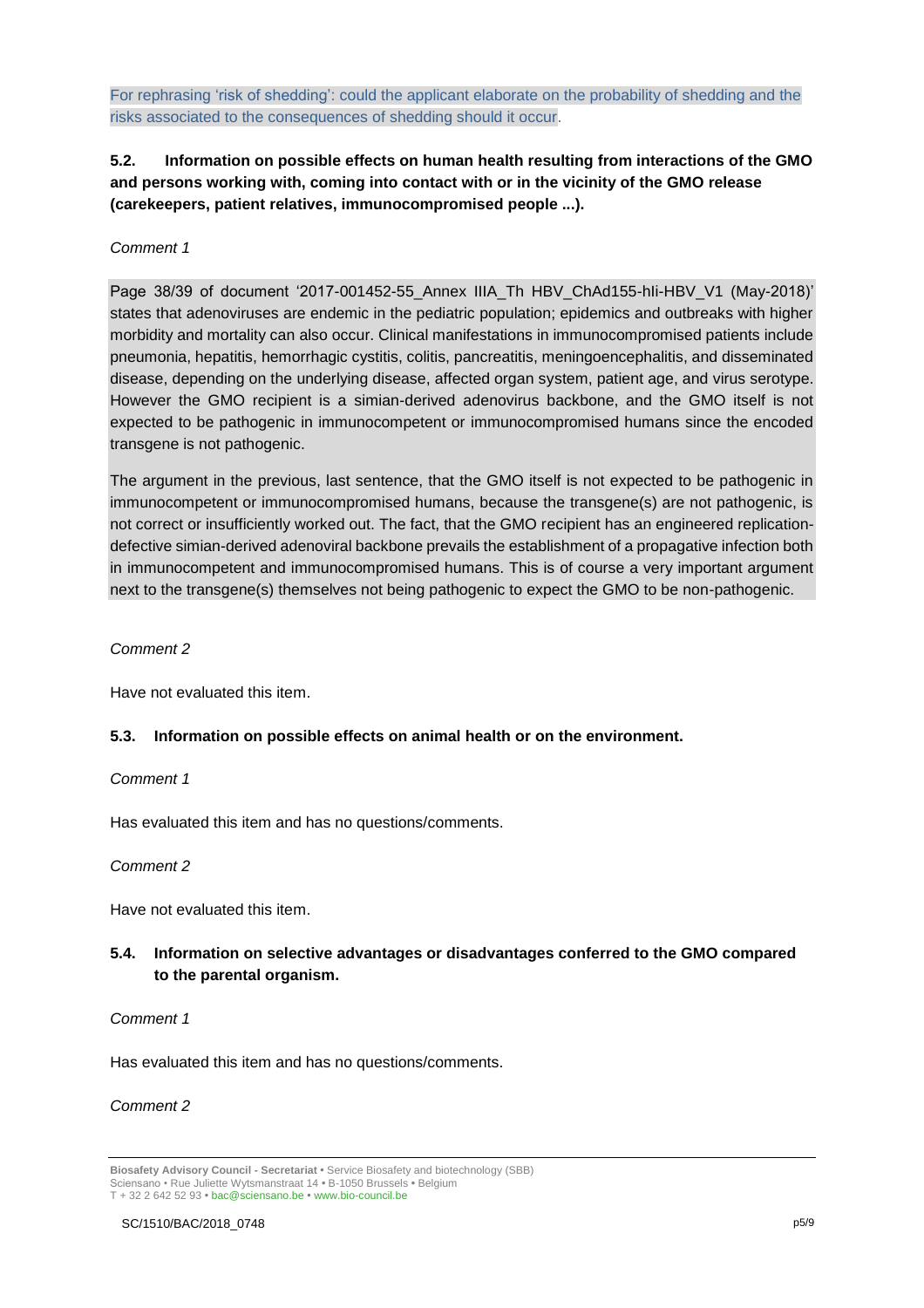Have not evaluated this item.

# **5.5. Information on the possibility of the GMO to reconvert to his wild type form and possible consequences for human health or the environment.**

*Comment 1*

Has evaluated this item and has no questions/comments.

*Comment 2* 

Have not evaluated this item.

**5.6. Information on the possibility of the GMO to exchange genetic material with other microorganisms and possible consequences for human health or the environment.**

*Comment 1*

Has evaluated this item and has no questions/comments.

*Comment 2* 

Have not evaluated this item.

**5.7. Information on the possibility of gene transfer to other organisms and about the selective advantages or disadvantages conferred to those resulting organisms (possible consequences for human health or the environment).**

*Comment 1*

Has evaluated this item and has no questions/comments.

*Comment 2*

Have not evaluated this item.

**6. INFORMATION RELATED TO THE MONITORING, SURVEILLANCE AND CONTROL, WASTE TREATMENT AND EMERGENCY PLANS PROPOSED BY THE APPLICANT**

# **6.1. Monitoring plan proposed by the notifier and possibility to identify the occurrence of non-anticipated adverse effects.**

(adequation between the monitoring plan and risks identified during the risk assessment, when appropriate measures to minimize the potential risks to offspring ...)

*Comment 1*

**Biosafety Advisory Council - Secretariat •** Service Biosafety and biotechnology (SBB) Sciensano • Rue Juliette Wytsmanstraat 14 **•** B-1050 Brussels **•** Belgium T + 32 2 642 52 93 **•** bac@sciensano.be **•** www.bio-council.be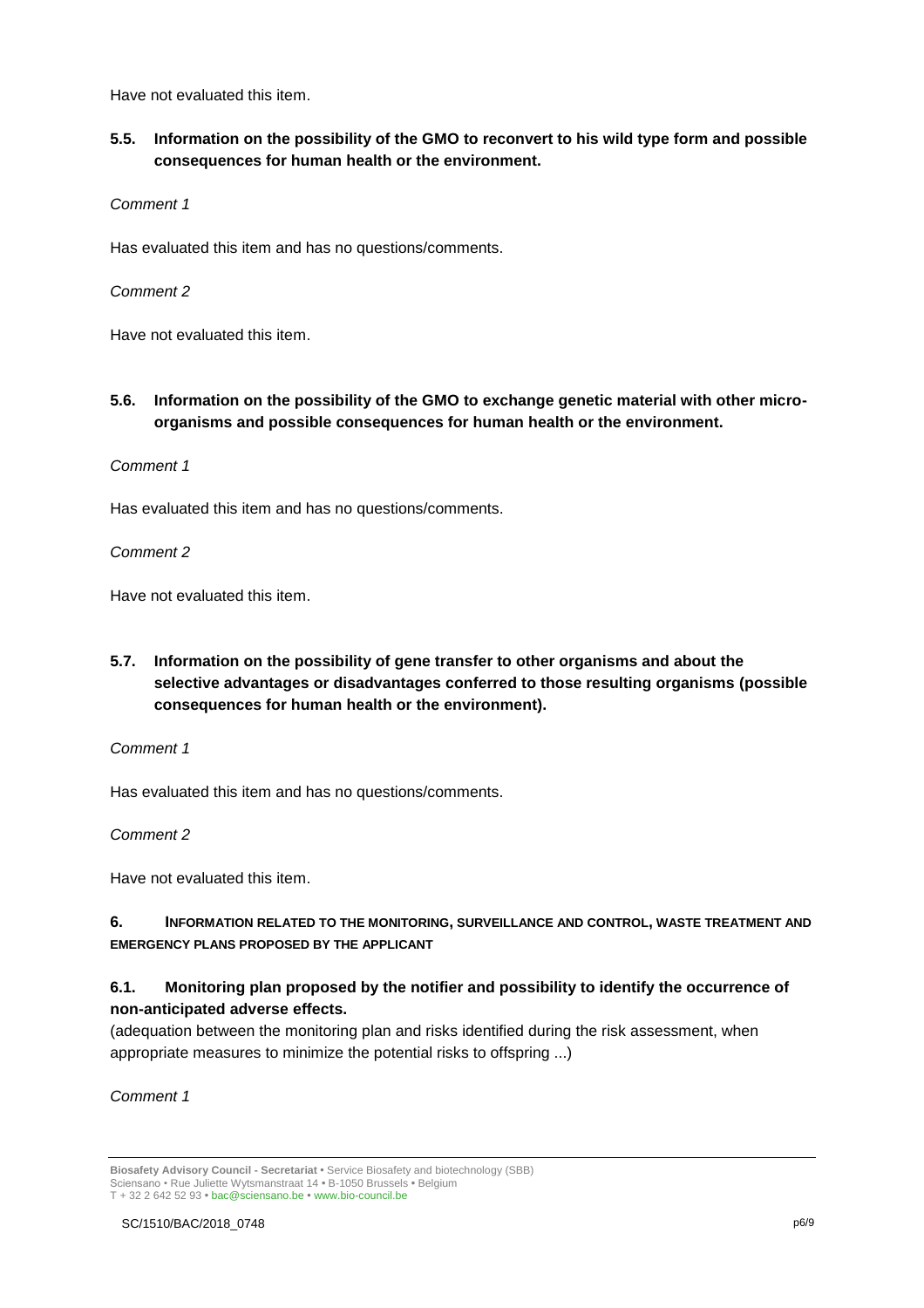Has evaluated this item and has no questions/comments.

### *Comment 2*

Have not evaluated this item.

### **6.2. Surveillance and control of the release**

(adequation between the procedures to avoid and/or minimise the spread of the GMO and risks identified during the risk assessment...)

### *Comment 1*

Has evaluated this item and has no questions/comments.

### *Comment 2*

Same questions as point 4 : no BSC and discard of bandage as normal waste.

### **6.3. Information on the waste generated by the activity and its treatment.**

(e.g. type of waste, amount ...)

### *Comment 1*

Of the two GMOs to be used as a vaccine, the recombinant vaccine vector Modified Vaccinia Ankara-HBV is an enveloped replication-defective virus, of which it indeed can be expected to be become efficiently inactivated by treatment with 70% ethanol in case of accidental spilling (Rabenau *et al*., 2010) For the recombinant vaccine vector ChAd155-hIi-HBV being a non-enveloped adenoviral vector this is questionable, although the document 'Biosafety instructions for site staff' suggests to use 70% ethanol in case of spilling ("In case of spilling of the vaccine/sample, the area should be decontaminated with 70% ethanol-soaked cloth with a minimal contact time of 1 min."). 70% ethanol has virucidal acivity against adenoviruses, but is probably only efficient after prolonged exposure times (see e.g. [https://digitalcommons.usu.edu/biology\\_posters/140/\)](https://digitalcommons.usu.edu/biology_posters/140/). Furthermore, there might be strain-related differences with respect to sensitivity (Iwasawa *et al*., 2012). Anyhow, laboratory protocols and biosafety guides for using adenoviral vectors state clearly that ethanol is not suitable to inactivate adenoviruses adequately [\(https://ehs.research.uiowa.edu/adenovirus-and-adenoviral-vectors,](https://ehs.research.uiowa.edu/adenovirus-and-adenoviral-vectors) [https://www.addgene.org/biosafety/\)](https://www.addgene.org/biosafety/). The document 'Biosafety instructions for site staff' should be updated and state clearly that in case of ChAd155-hIi-HBV suitable disinfectants like Virkon S, Umonium spray or a 1% solution of sodium hypochlorite should be used.

### *Comment coordinator :*

Ethanol is not considered an effective agent to disinfect adenovirus Adenovirus susceptible to: 0.5% Sodium hypochlorite, 2% Glutaraldehyde, 5% Phenol, or Autoclave for 30 minutes at 121°C under 15 lbs. Biosafety instructions should preferentially be adapted

### *Comment 2*

Have evaluated this item and has no questions/comments.

**Biosafety Advisory Council - Secretariat •** Service Biosafety and biotechnology (SBB) Sciensano • Rue Juliette Wytsmanstraat 14 **•** B-1050 Brussels **•** Belgium T + 32 2 642 52 93 **•** bac@sciensano.be **•** www.bio-council.be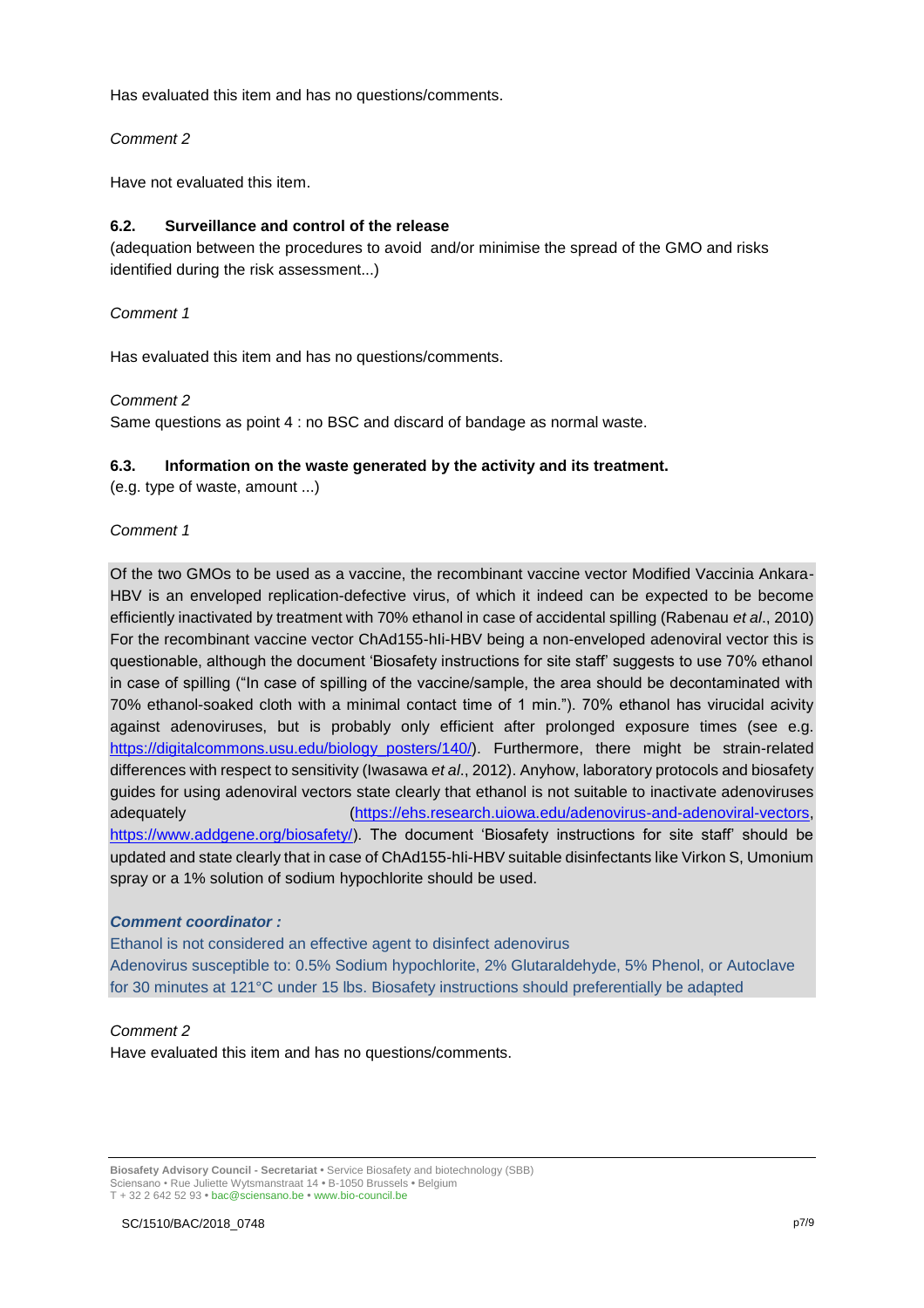# **6.4. If applicable, information on the emergency plan(s) proposed by the notifier.**

### *Comment 1*

Has evaluated this item and has no questions/comments.

### *Comment 2*

Have evaluated this item and has no questions/comments.

# **6.5 Information related to the identification of the GMO and the detection techniques**

(e.g. identification methods and detection techniques, sensitivity, reliability and specificity of the proposed tests ..)

# *Comment 1*

Has evaluated this item and has no questions/comments.

# *Comment 2*

Have not evaluated this item.

# **7. OTHER INFORMATION**

**7.1 Do you have any other questions/comments concerning this notification that are not covered under the previous items?** 

*Comment 1*

# *Document "2017-001452-55\_Annex II\_Th HBV\_ChAd155-hIi-HBV\_V1"*

Page 7, table 1: high and low dose mistakenly swapped

# *Document "2017-001452-55\_Annex IIIA\_Th HBV\_ChAd155-hIi-HBV\_V1 (May-2018)"* Page 36: safety concerns (Baerlecken et al, 2014; Barliakos et al, 2014)**Error! Reference**

**source not found.**.: refer correctly to two different papers by Baerlecken *et al.*, 2014

Page 49: With regard the techniques for detecting transfer of the donated genetic material to other organisms, would it not be more relevant to carry out a PCR detection, as described on p23 ?

Page 40, table 1: high and low dose mistakenly swapped

Page 46: first sentence: 'replication' should be 'replication-defective'

**Biosafety Advisory Council - Secretariat •** Service Biosafety and biotechnology (SBB) Sciensano • Rue Juliette Wytsmanstraat 14 **•** B-1050 Brussels **•** Belgium T + 32 2 642 52 93 **•** bac@sciensano.be **•** www.bio-council.be